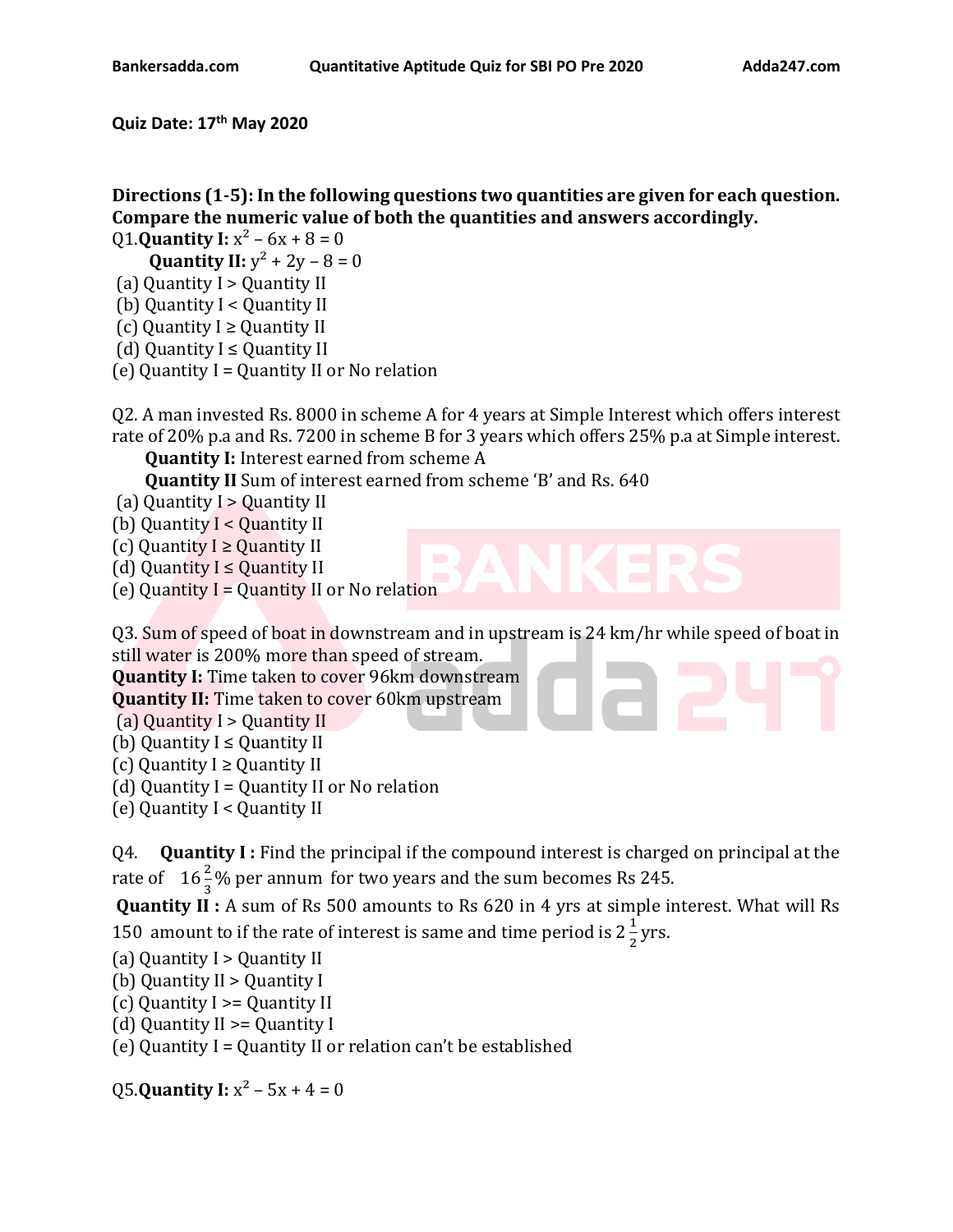**Quantity II:**  $y^2 + 3y + 2 = 0$ (a) Quantity I > Quantity II (b) Quantity I < Quantity II (c) Quantity  $I \geq$  Quantity II (d) Quantity  $I \le$  Quantity II (e) Quantity  $I =$  Quantity II or No relation

**Directions (6-10):-**Find the wrong number in the given number series questions.

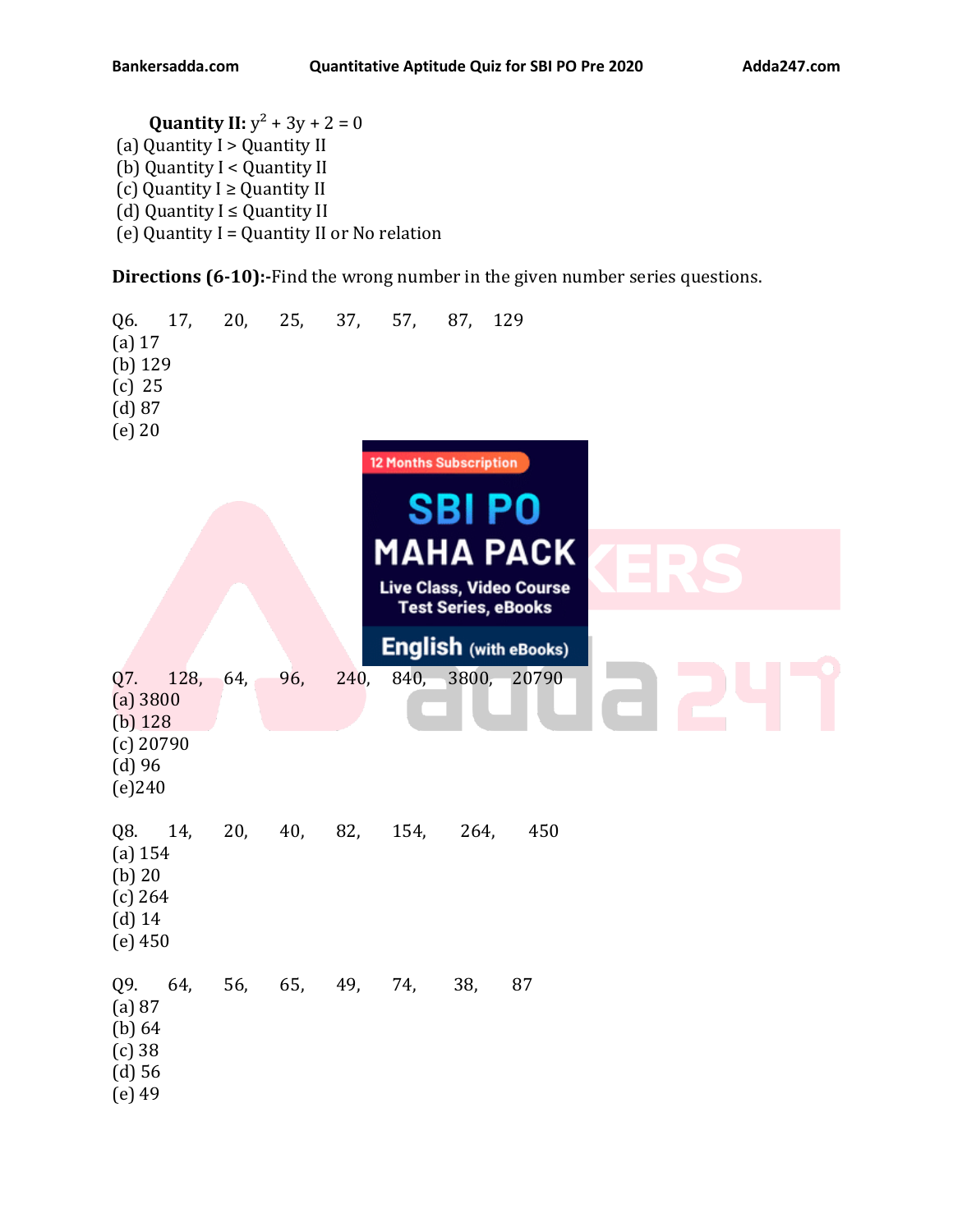Q10. 2, 5, 11, 35, 143, 719, 4319 (a) 11 (b) 719 (c) 5 (d) 4319 (e) 2

Directions (11 – 15): In the following questions two quantities are given for each question. Compare the numeric value of both the quantities and answers accordingly.

(a) Quantity I > Quantity II

(b) Quantity II > Quantity I

(c) Quantity  $I \geq 0$ uantity II

(d) Quantity  $II \geq$  Quantity I

(e) Quantity I = Quantity II or relation can't be established.

Q11. **Quantity I:** How many litres of water will flow through a pipe of cross-section area 10 cm<sup>2</sup> in  $1\frac{1}{2}$  $\frac{1}{2}$  min if the rate of flow of water through the pipe is 20 cm/sec.

**Quantity II:** A mixture of milk and water has 60% milk. Another mixture has 25% water. What quantity of 60% milk content is mixed with 9 liters of 25% milk content to prepare a new mixture of 65% milk content?

Q12. **Quantity I :** The ratio of age of Heena 7 years ago to that of Meena 12 years ago was 5 : 6. And the ratio of age of Meena and Heena 8 years hence will be 5 : 4. Then find the average of their present age.

**Quantity II:** The average age of 6 students in a school is 24.5 years. When a new student joined them, the average is increased by 1.5 years. Again, when another new student is included the average is further increased by 2.5 years. Find the average of the age of two new students.

Q13. **Quantity I:** Gopal saves 12% of his income. If his income is increased by 20% and expenditure increases by  $\frac{1}{8}$ th of the original expenditure. Then find the increment/decrement in his savings is what percent of his initial income.

**Quantity II:** The compound interest received on Rs. 40,000 in 2 years is Rs. 7961. Then find the rate of interest (per annum).

Q14. **Quantity I:** In a bag, there are 6 green and 4 red marbels, three marbels are taken one after the other. Find the probability of all three marbels being red if marbels taken are not replaced ?

**Quantity II:** An integer is choosen at random from the first 300 integers. What is the probability that this number will be divisible by 28.

Q15. **Quantity I:** Bhavya alone can do ⅔rd of a work in 12 days while Sambhu alone can do 3  $\frac{3 \text{th}}{4}$  of the work in 18 days. Find the time taken by both to finish the same job.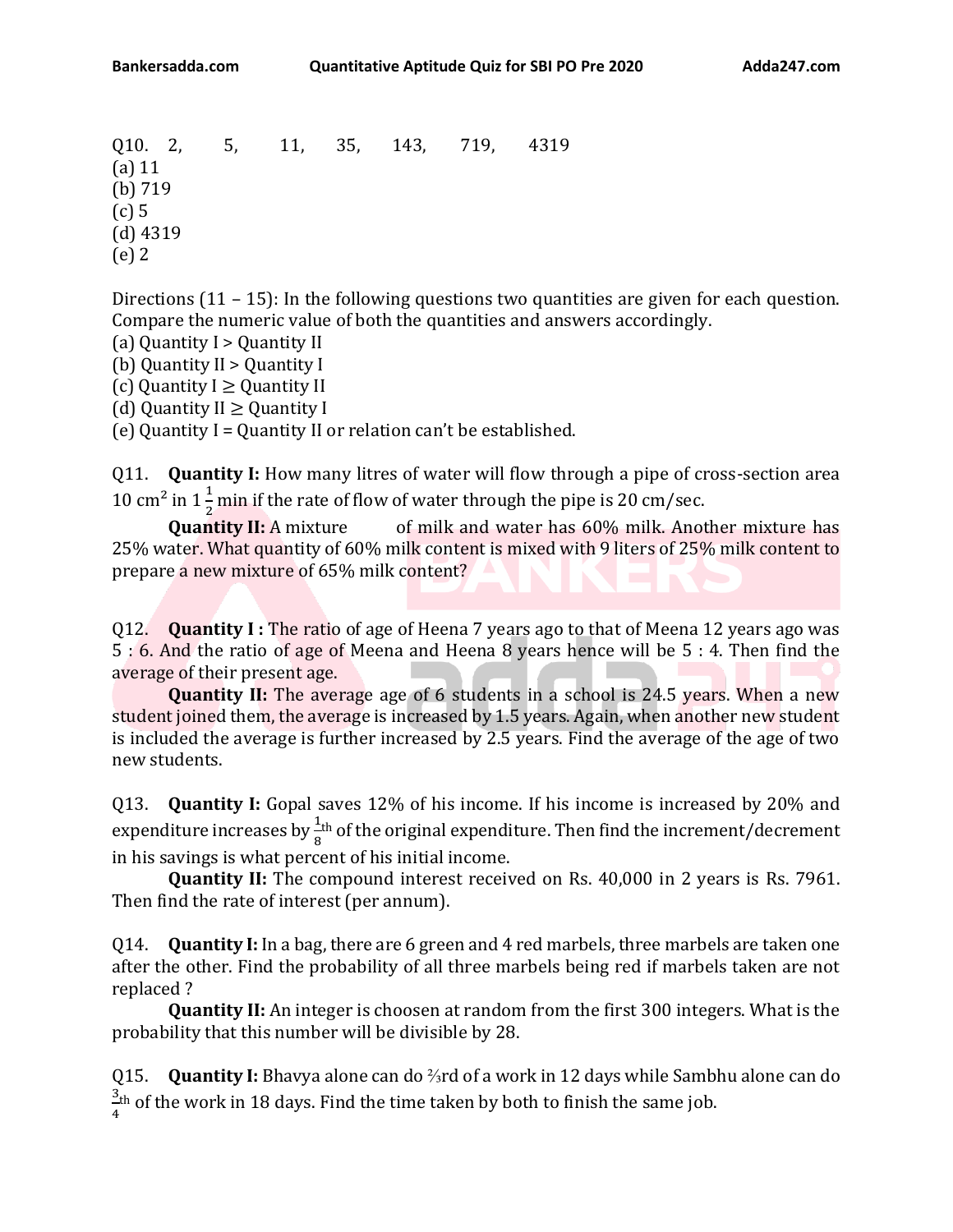**QuantityII:** 12 men can complete a work in 11 days. 5 days after they had started working, 4 more men joined them. Find the total time in which work will complete.

## **Solutions**

S1. Ans.(c) Sol. **Quantity I**   $x^2 - 6x + 8 = 0$  $x^2 - 4x - 2x + 8 = 0$  $x (x-4) - 2(x-4) = 0$  $(x - 4)(x - 2) = 0$  $x = 2, 4$ **Quantity II**  $y^2 + 2y - 8 = 0$  $y^2 + 4y - 2y - 8 = 0$  $y(y + 4) - 2(y + 4) = 0$  $(y + 4) (y - 2) = 0$  $y = -4, 2$ **Quantity I** ≥ **Quantity II**



S2. Ans.(a) Sol. **Quantity I**  Interest earned from scheme 'A' =  $\frac{8000 \times 4 \times 20}{100}$  = Rs 6400 **Quantity II** Interest earned from scheme 'B' =  $\frac{7200\times3\times25}{100}$  = Rs 5400 Quantity II =  $5400 + 640 = Rs 6040$ **Quantity I** > **Quantity II**

S3. Ans.(e) Sol. Let speed of boat in still water and speed of stream be 'a'  $km/hr$  and 'b'  $km/hr$  respectively ATQ,  $a + b + a - b = 24$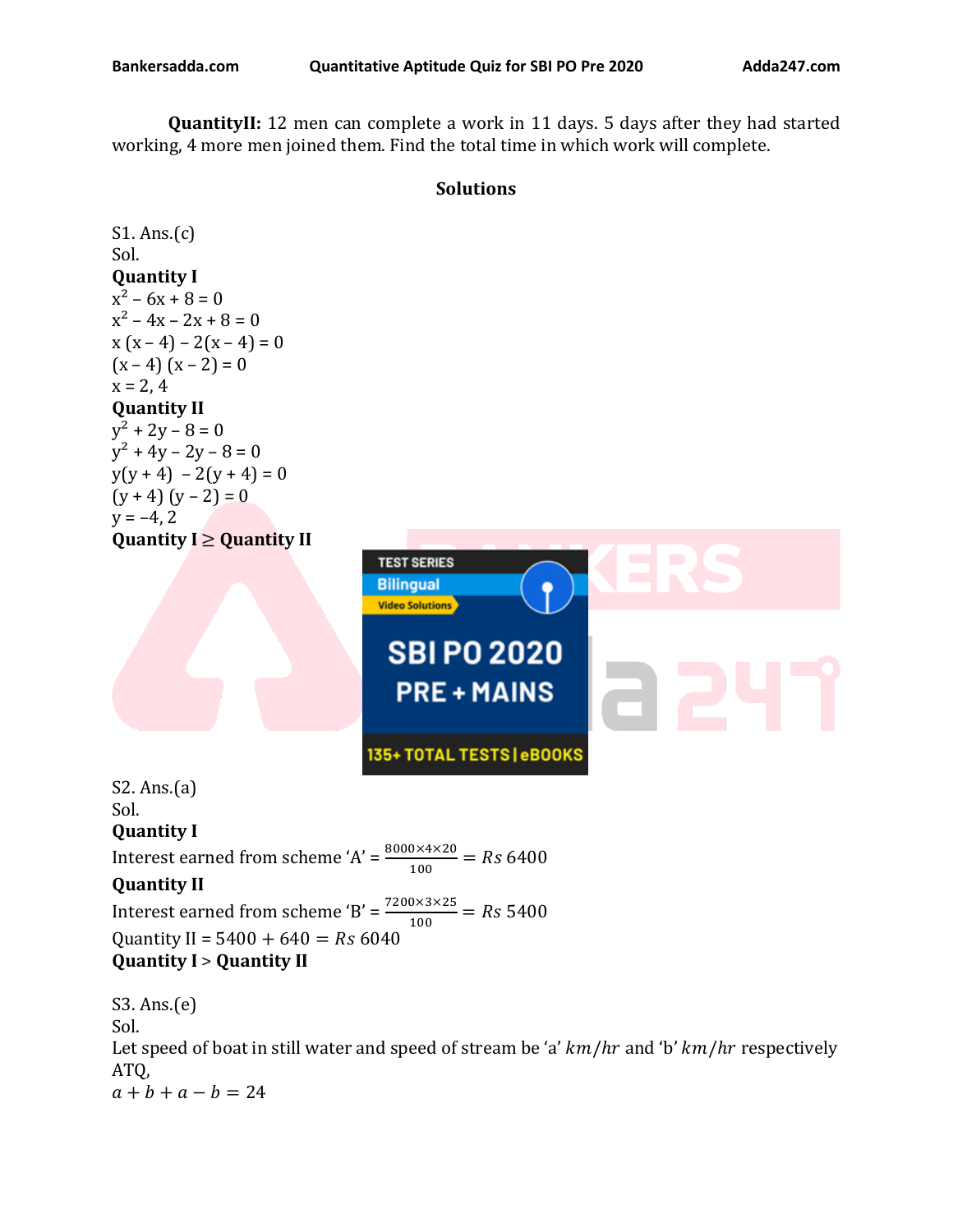$\Rightarrow$  a = 12km/hr  $But, a = 3b$  $\Rightarrow b = 4km/hr$ Speed of boat in downstream =  $12 + 4 = 16km/hr$ Speed of boat in upstream =  $12 - 4 = 8km/hr$ **Quantity I :**  Required time =  $\frac{96}{16}$  = 6 hours **Quantity II :**  Required time =  $\frac{60}{8}$  = 7.5 hours **Quantity II** > **Quantity I** S4. Ans.(a) Sol. **Quantity I**  $\boldsymbol{n}$  $\overline{R}$  $A = P(1 +$  $\frac{1}{100}$ 2 1  $\Rightarrow$  245 =  $P(1 +$ ) 6 2 7  $\Rightarrow$  245 =  $P($ ) 6  $245 \times 36$ ⇒  $\frac{18480}{49}$  = P = Rs 180 **Quantity II**  $120 \times 100$ daa  $R =$  $= 6\%$  $500 \times 4$ Amounts =  $150 + \frac{150 \times 6 \times 5}{3 \times 400}$  $\frac{30\times6\times3}{2\times100}$  = 22.5 + 150  $=$  Rs 172.5 **Quantity I > Quantity II** S5. Ans.(a) Sol. **Quantity I**   $x^2 - 5x + 4 = 0$  $x^2 - 4x - x + 4 = 0$  $x(x-4)-1(x-4)=0$  $(x - 1)(x - 4) = 0$  $x = 1, 4$ **Quantity II**  $y^2$  + 3y + 2 = 0  $y^2 + 2y + y + 2 = 0$  $y(y + 2) + 1 (y + 2) = 0$  $(y + 1)(y + 2) = 0$  $\Rightarrow$  y = -1, -2 **Quantity I** > **Quantity II**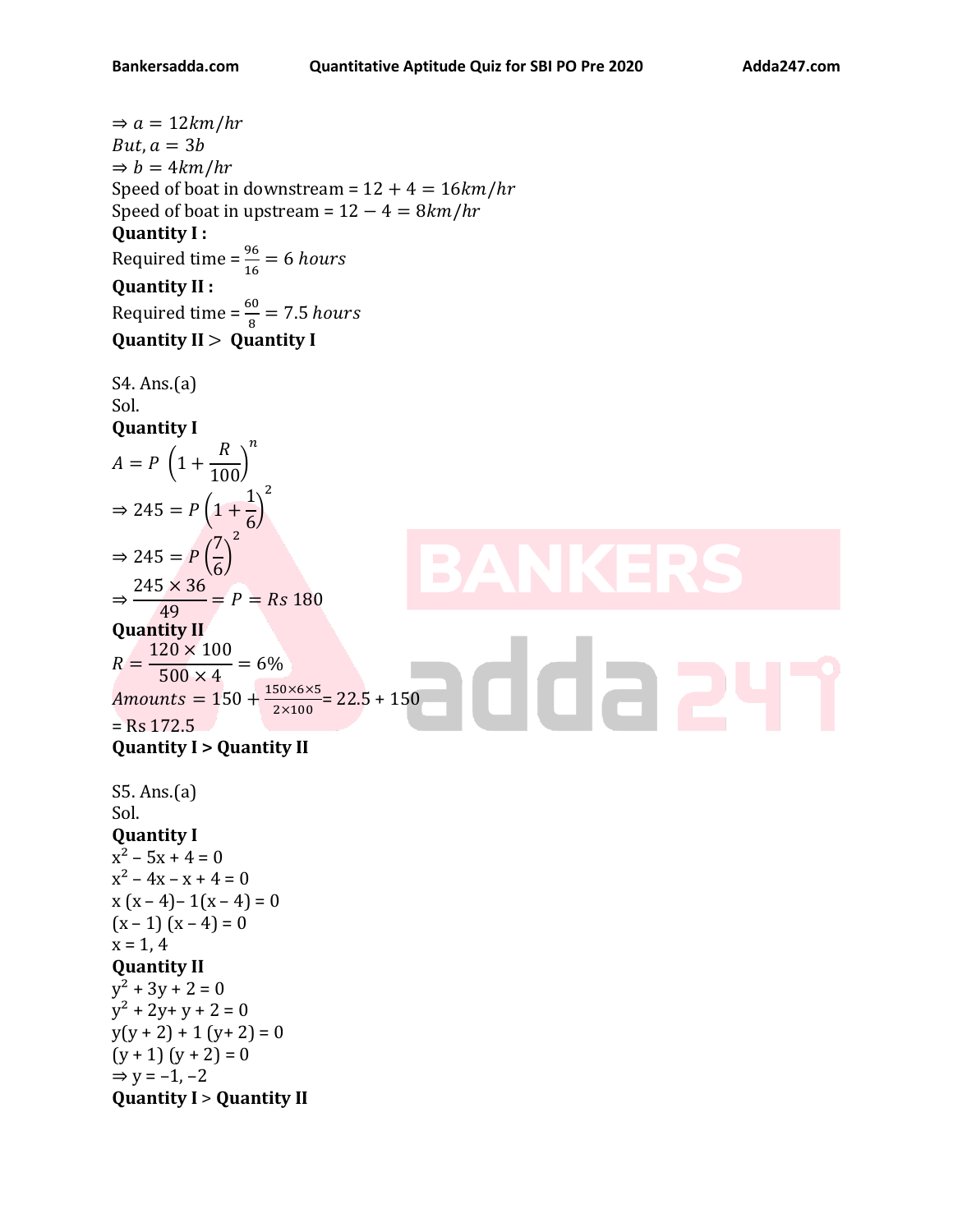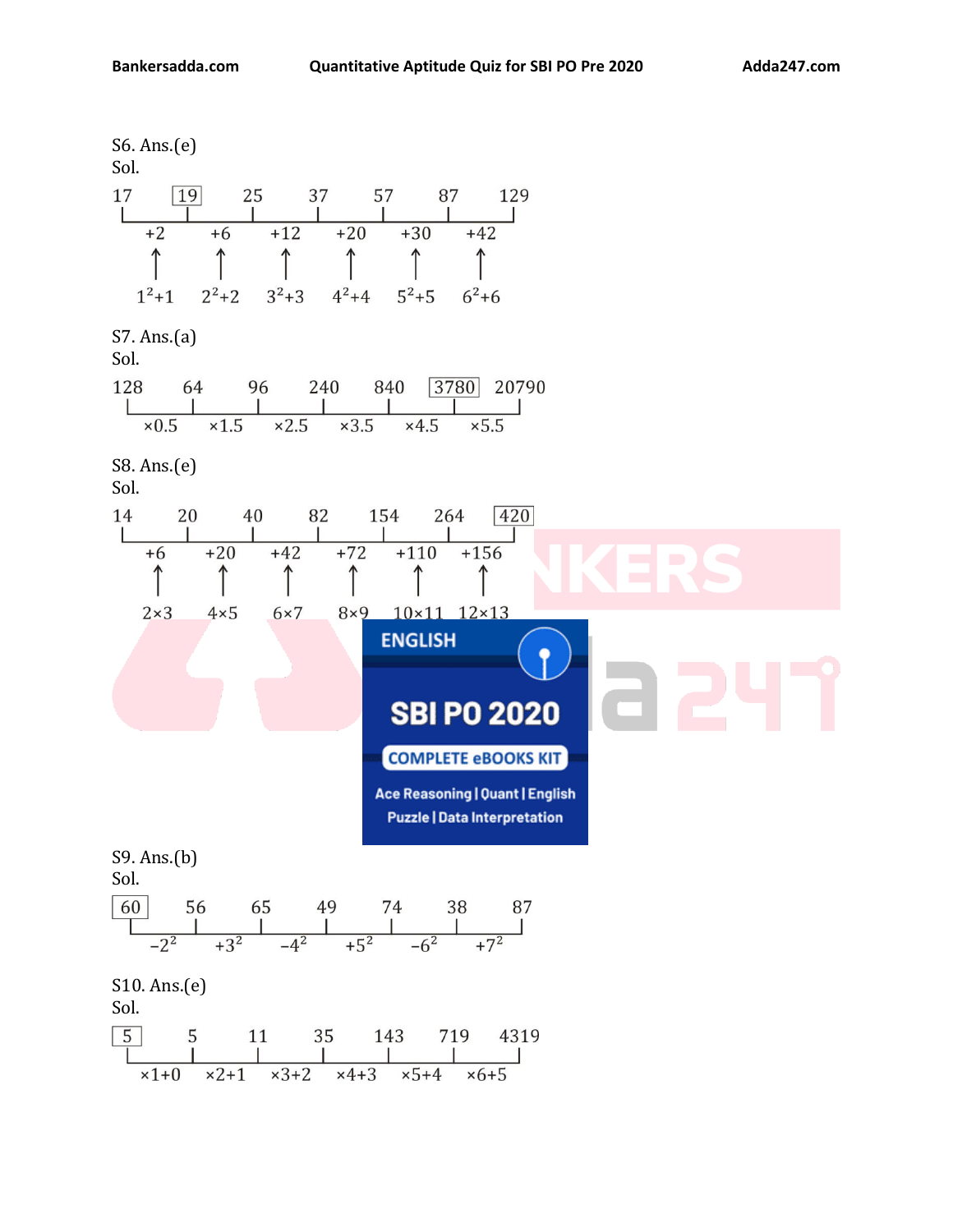S11. Ans.(e) Sol. Quantity I. Quantity of water = 10 × 90 × 20 = 18000  $\rm cm^3$ 1000 cm<sup>3</sup> = 1 lit ⇒ 18000 cm<sup>3</sup>= 18 lit

## Quantity II.

| <b>Mixture I</b>                                                                                                                                                      | <b>Mixture II</b>                                                                                                                                     |                                                                                                                                               |
|-----------------------------------------------------------------------------------------------------------------------------------------------------------------------|-------------------------------------------------------------------------------------------------------------------------------------------------------|-----------------------------------------------------------------------------------------------------------------------------------------------|
| 60%                                                                                                                                                                   | 75%                                                                                                                                                   |                                                                                                                                               |
|                                                                                                                                                                       | 65%                                                                                                                                                   |                                                                                                                                               |
| 10%                                                                                                                                                                   | 5%<br>÷,                                                                                                                                              |                                                                                                                                               |
| 2<br>1 unit $\rightarrow$ 9 lit<br>2 unit $\rightarrow$ 18 lit<br>Quantity $I =$ Quantity II                                                                          | $\mathbf{1}$                                                                                                                                          |                                                                                                                                               |
| S12. Ans.(b)                                                                                                                                                          |                                                                                                                                                       |                                                                                                                                               |
| Sol.<br>ATQ,                                                                                                                                                          | and the present age of Meena be y years.                                                                                                              | <b>Quantity I:</b> Let present age of Heena be x years.                                                                                       |
| $\Rightarrow$ 6x - 5y = -18 (i)<br>And<br>$\frac{y+8}{x+8} = \frac{5}{4}$<br>$\Rightarrow 4y + 32 = 5x + 40$<br>$\Rightarrow$ 5x - 4y = -8 (ii)<br>From (i) and (ii), | $\frac{x-7}{y-12} = \frac{5}{6}$ $\Rightarrow 6x-42 = 5y-60$<br>$x = 32$ years and $y = 42$ years<br>Required average = $\frac{32+42}{2}$ = 37 years. | aoga                                                                                                                                          |
| <b>Quantity II</b><br>Quantity II > Quantity I                                                                                                                        | Required average = $\frac{35+46}{2}$ = 40.5 years.                                                                                                    | Age of first new student = $7 \times 26 - 6 \times 24.5 = 35$ years.<br>Age of second new student = $8 \times 28.5 - 7 \times 26 = 46$ years. |
| S13. Ans.(b)<br>Sol.<br>New income = Rs. $120x$                                                                                                                       | Quantity I: Let the income of Gopal be $100x$                                                                                                         | Saving = Rs 12x, Expenditure = $100x - 12x =$ Rs. 88x                                                                                         |